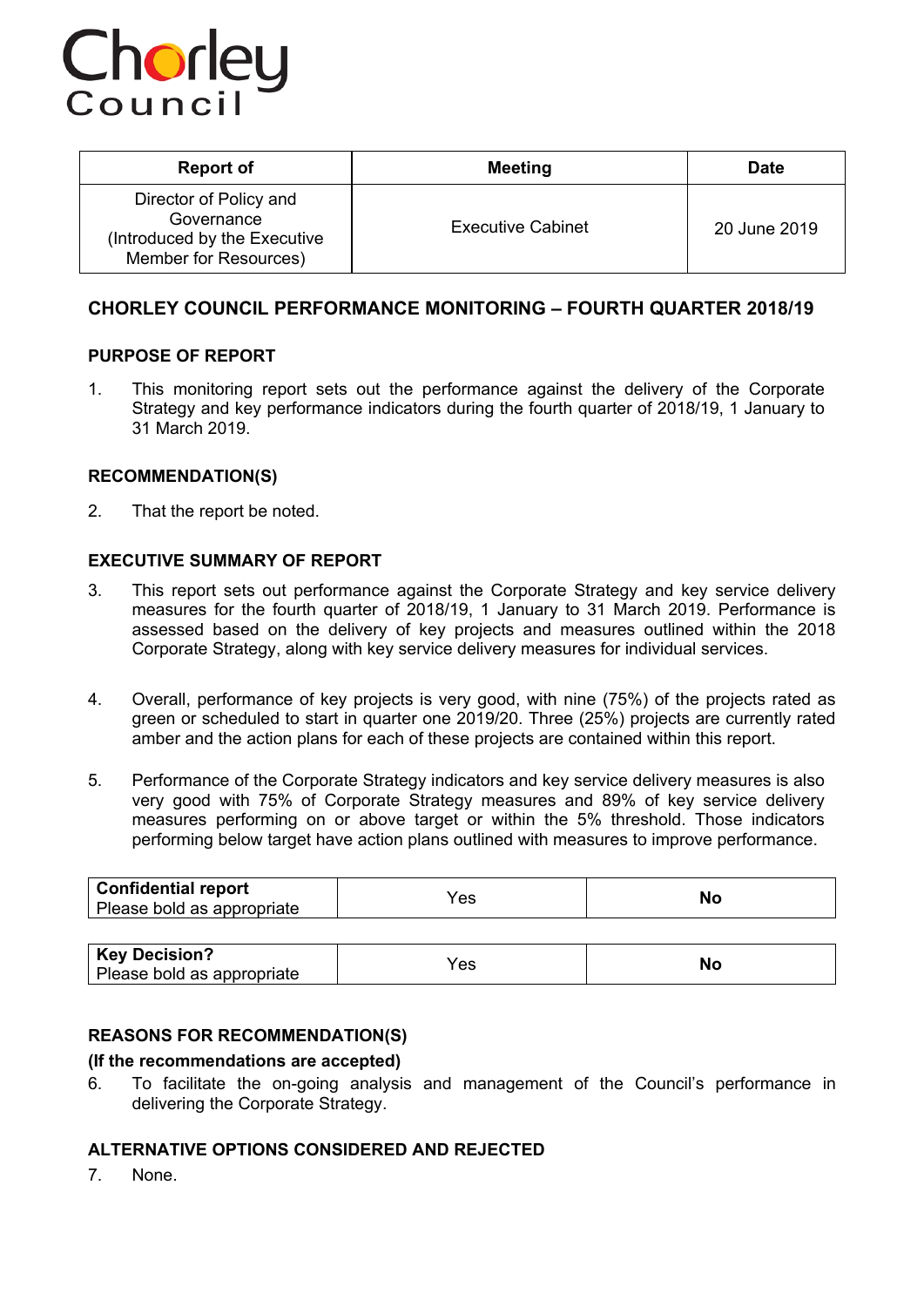## **CORPORATE PRIORITIES**

8. This report relates to the following Strategic Objectives:

| Involving residents in improving their local<br>area and equality of access for all | A strong local economy                                                                      |  |
|-------------------------------------------------------------------------------------|---------------------------------------------------------------------------------------------|--|
| Clean, safe and healthy communities                                                 | An ambitious council that does more<br>to meet the needs of residents and<br>the local area |  |

## **BACKGROUND**

- 9. The Corporate Strategy is the key strategic document for the authority and includes performance indicators and key projects which focus on delivering the Council's four priorities.
- 10. The Corporate Strategy was approved by Council in November 2018. It includes 12 key projects, with a particular focus on delivering some of the large scale, ambitious schemes that will have a significant impact on local outcomes.
- 11. Key performance measures for each service have been set so that targets remain challenging and reflective of the Council's ambitions.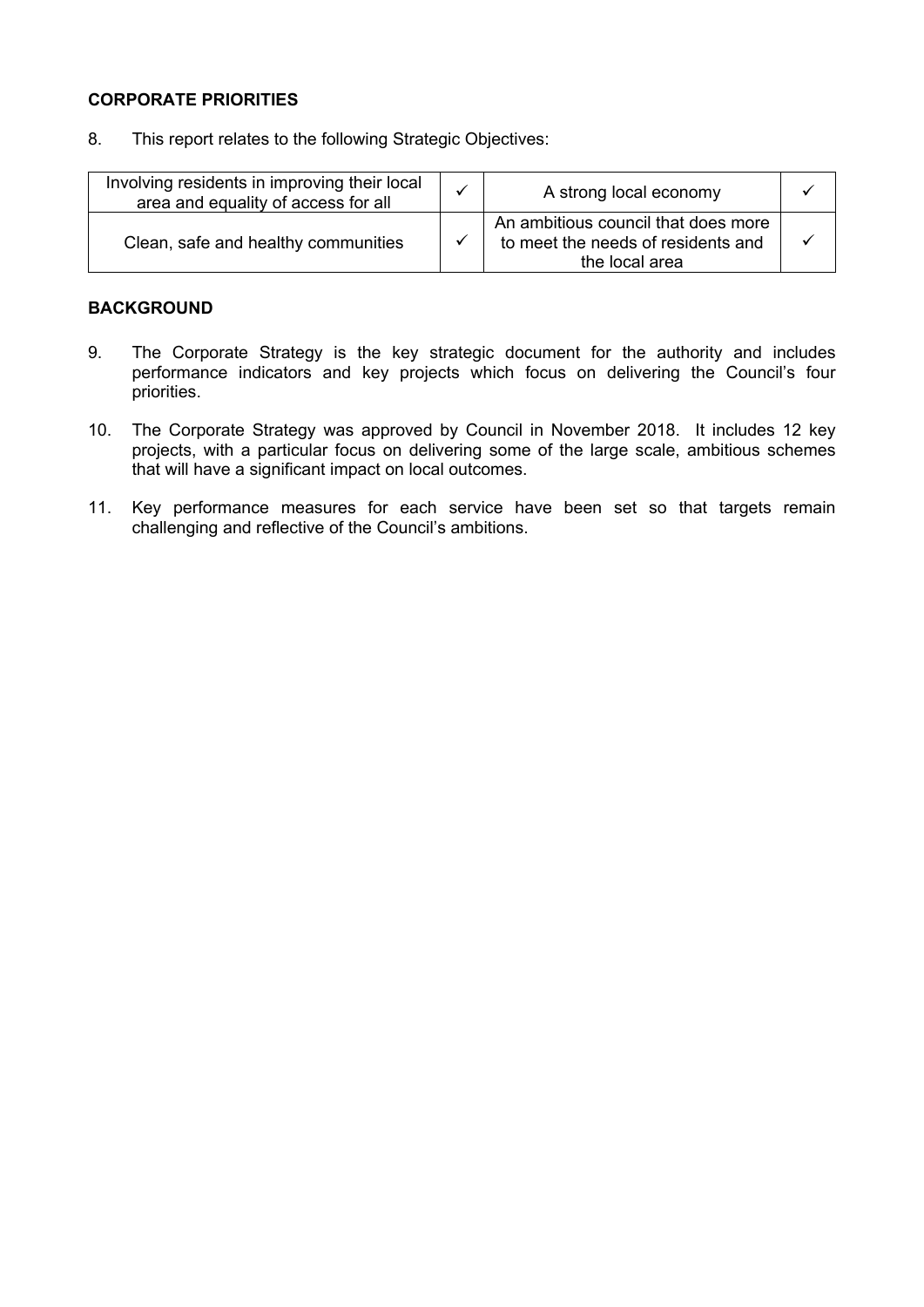# **Involving residents in improving their local area and equality of access for all**

#### **The long-term outcomes for this priority are:**

- Residents who take pride in where they live and their achievements
- All residents are all able to take an active part in their local and wider community
- Easy access to high quality public services, both face to face and online

## **ACHIEVING THE LONG-TERM OUTCOMES IN QUARTER FOUR**

- 12. During quarter four work has been undertaken to develop Astley Hall and Park as a visitor destination. This has included progressing options for lighting the driveway through the park from the main gates on Park Road leading up to Astley Hall. A paper outlining a potential layout and style of lighting has been presented to the Executive Member; an ecologist has also been appointed and has produced a desktop bat report to assist in the development of an appropriate lighting solution. The council has taken the decision to fund the work on Astley Hall, and planning for this major work will begin in quarter one 2019/20.
- 13. A total of 347 people from across the borough have completed basic digital skills training this year, which has exceeded target and means that even more residents are digitally enabled. The first Chorley Hack event took place in March with a view to developing digital skills to meet future workforce demand. This was organised in partnership with local businesses DXC Technology, ROQ, Interact IT, and CREATE Education, as well as some major national businesses who provided sponsorship and contributed prizes. The event was a huge success and was attended by over 100 local young people from 13 schools across the borough and the Youth Zone. The coding event challenged the young people to create games and apps to educate people about cyber bullying and social media safety, several digital workshops also took place on the day to provide useful information about online security and 3D printing.
- 14. Work to deliver a framework for long term plans to build community resilience across Chorley has progressed this quarter; work completed includes first phase research, a review of all geographic areas in the borough, locality action plans have been developed and implementation has commenced. The work will help local communities to better address issues themselves to improve their local areas and reduce reliance on public services.



- 15. There are three key projects included in the 2018/19 Corporate Strategy under this priority, and at the end of quarter four overall performance is excellent.
- 16. Three projects are rated as green, meaning they are progressing according to timescale and plan: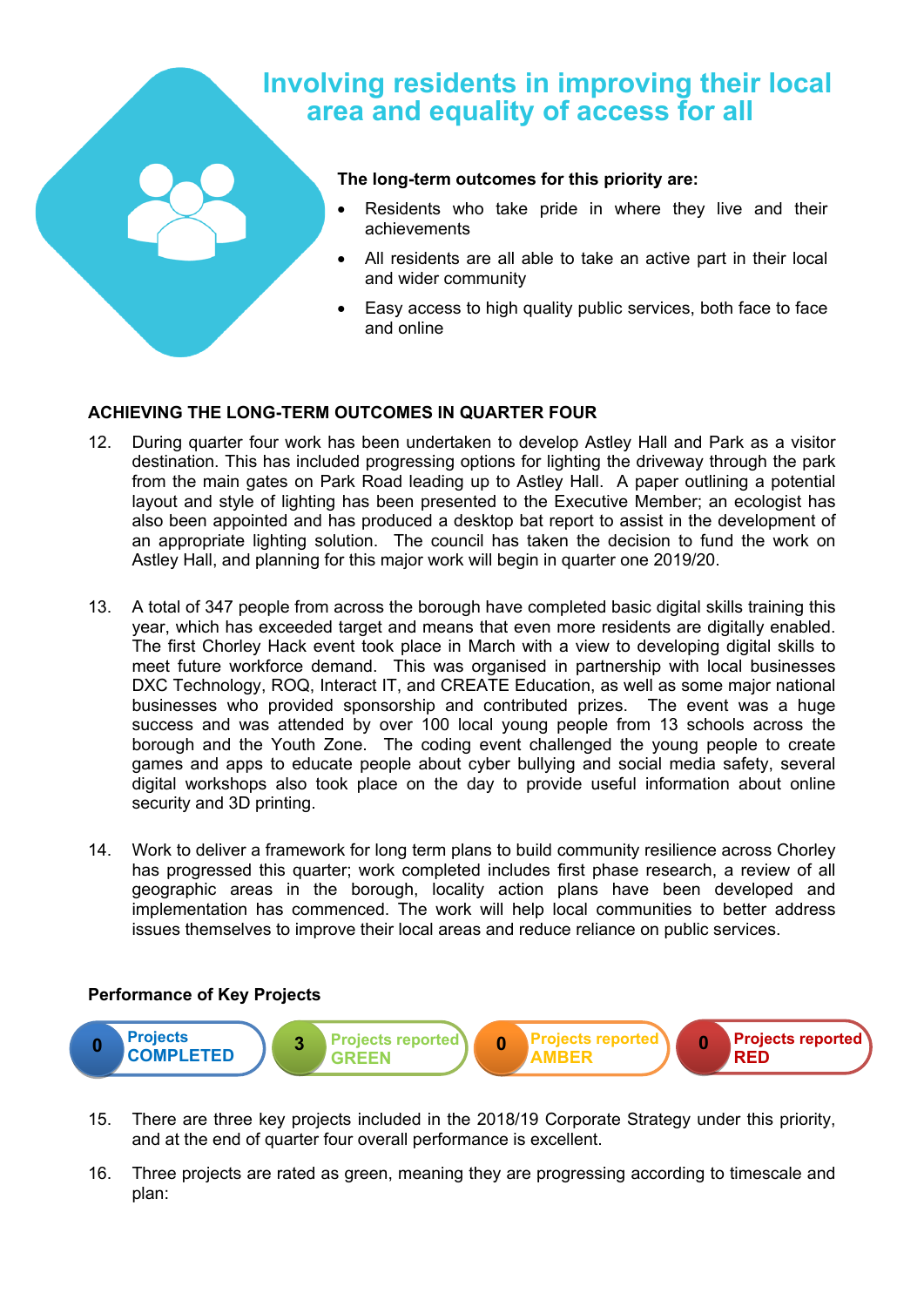- Develop Astley Hall and Park as a visitor destination
- Support people from across the borough to be digitally included
- Develop a framework for building community resilience and delivery of identified projects

## **Performance of Corporate Strategy Measures**



- 17. At the end of the fourth quarter, it is possible to report on three of the nine corporate performance indicators under this priority.
- 18. All three indicators are performing better than target:
	- % of the population with NVQ level 3 and above
	- Number of people who have successfully completed basic digital skills training
	- Number of visits to Astley Hall Park and Complex
- 19. The full outturn information for the performance indicators is included at Appendix A.
- 20. The indicator to measure the number of visits to Astley Hall and Park has been re-profiled and the target which had been set incorrectly, has now been set at 40,000 which reflects current performance.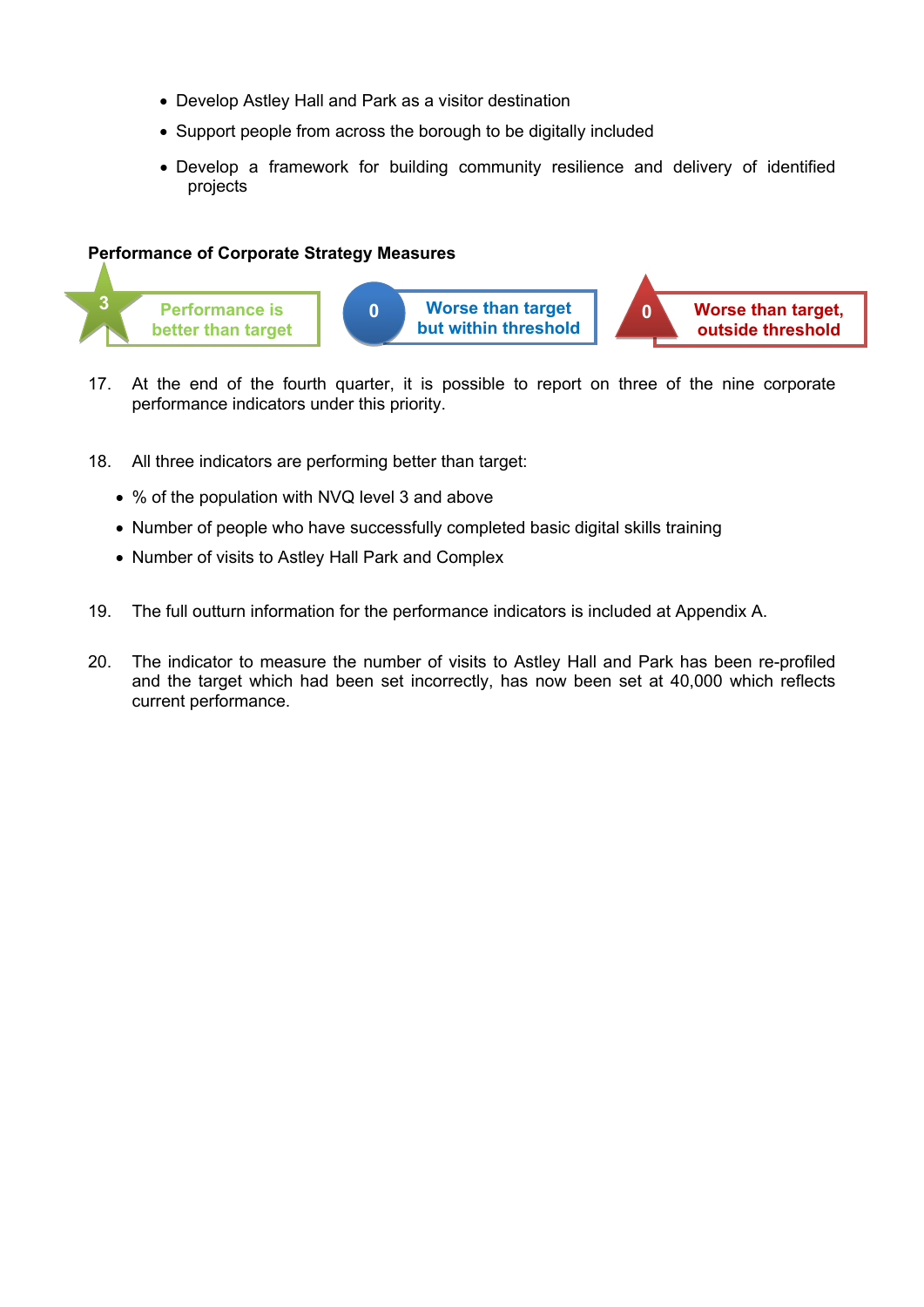

# **Clean, Safe and Healthy Homes and Communities**

## **The long-term outcomes for this priority are:**

- Clean and safe streets
- Reduced health inequalities
- A wide range of quality recreational activities
- High quality, affordable and suitable housing
- High quality play areas, parks and open spaces in both urban and rural locations

## **ACHIEVING THE LONG-TERM OUTCOMES IN QUARTER FOUR**

- 21. During quarter four the build of the Primrose Gardens Retirement Village complex was practically completed and handed over to the Council by developers Eric Wright. Homes England, who along with Lancashire County Council part- funded the project, gave their seal of approval on the work at the end of March. This year has seen the construction of the building which has also included the internal fit out and furnishings. A marketing website has been developed for the site, providing information about everything the complex has to offer, and potential tenants were given the chance to look around one of the show apartments on the complex before registering an interest in the accommodation. The site, once fully operational, will deliver improvements as part of the town centre masterplan, meet local housing need and deliver a long term asset for the council. The work will now focus on establishing operational processes to enable the opening of the facility with the first residents expected to move into the impressive new property during the summer
- 22. The name and scope of the project to Deliver the Housing Company have been amended since the project was formally approved in November 2018. The initial work undertaken as part of the original project included: the development of a detailed business case and options appraisal for establishing a wholly owned company; commissioning and analysis of taxation advice on the options available and identifying a preferred approach for governance arrangements. During that work, it was apparent that establishing a standalone local housing company was not the appropriate approach for Chorley and did not address the likely need for a wholly owned company to be put in place for other work being undertaken by the council. Therefore, this project will now continue the objectives of the 'Deliver the Housing Company' project but with a more broadened scope.
- 23. At quarter four, the number of affordable homes delivered was 202 against a target of 100 which exceeds the number of homes delivered in the same period last year (166). Residents have also been encouraged to be healthier over 2018/19 with over 1 million visits to council leisure centres, exceeding target and last year's performance.
- 24. This quarter preparation work has been undertaken to make improvements to playing pitches throughout the borough. Work completed includes: the planning application being submitted for Kem Mill Lane, consultation with key stakeholders around potential changes to King George V Playing Fields and meetings have been held with relevant groups about the proposed development on Wigan Lane. The delivery of the projects to improve playing pitches will support the provision of key facilities to ensure that Chorley residents have access to clean, high quality open spaces, contributing to our key priority of clean, safe and healthy communities.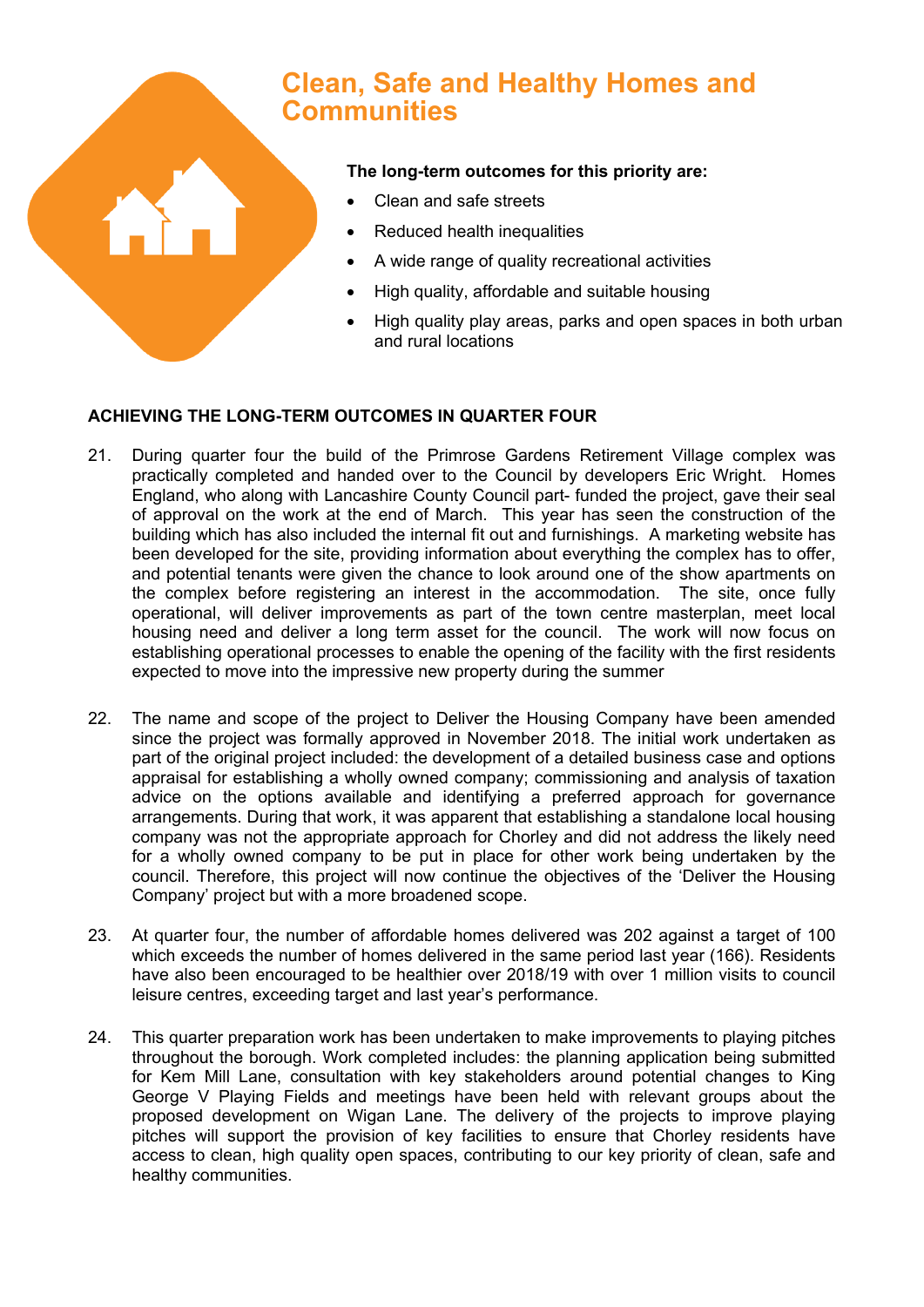

- 25. There are three key projects included in the 2018/19 Corporate Strategy under this priority and at the end of quarter four, overall performance is good.
- 26. Two projects are rated green and are progressing according to plan:
	- Develop a wholly owned company (formerly Deliver the Housing Company)
	- Deliver improvements to the playing pitches in the borough
- 27. One project is rated amber due to operational elements of the development being slightly behind schedule:

|                                                                                                            | <b>Project Status</b>                                                                                                                                                                                                                                                                                                                                                                                                                          |              |  |
|------------------------------------------------------------------------------------------------------------|------------------------------------------------------------------------------------------------------------------------------------------------------------------------------------------------------------------------------------------------------------------------------------------------------------------------------------------------------------------------------------------------------------------------------------------------|--------------|--|
|                                                                                                            | Deliver the Primrose Gardens retirement village                                                                                                                                                                                                                                                                                                                                                                                                | <b>AMBER</b> |  |
| <b>Explanation</b>                                                                                         | The build element of the Primrose Gardens development is now complete and<br>has officially been handed over to the Council by developers Eric Wright.<br>However, some operational elements of the project are slightly behind schedule<br>including lettings and facilities management.                                                                                                                                                      |              |  |
| Finishing touches and snagging work are being undertaken and should be<br>complete in quarter one 2019/20. |                                                                                                                                                                                                                                                                                                                                                                                                                                                |              |  |
|                                                                                                            | The provision of facilities management is underway through recruitment of staff<br>and provision of annual service contracts, it is planned that everything will be in<br>place by quarter two 2019/20.                                                                                                                                                                                                                                        |              |  |
| <b>Action</b><br><b>Required</b>                                                                           | Licenses for dance schools are ready to issue and it is envisaged that the<br>dance schools will start to use the dance hall by the end of quarter one<br>2019/20. A tenant for the café is still being sought with the relevant Council<br>teams looking into running adverts to attract more interest in this. The hair<br>dressing salon is being fitted out with a view to having chairs for hire once the<br>centre is fully operational. |              |  |
|                                                                                                            | Provisional offers have been given to prospective residential tenants and we<br>are looking to secure staffing provision in the near future to then allow formal<br>offers to be made.                                                                                                                                                                                                                                                         |              |  |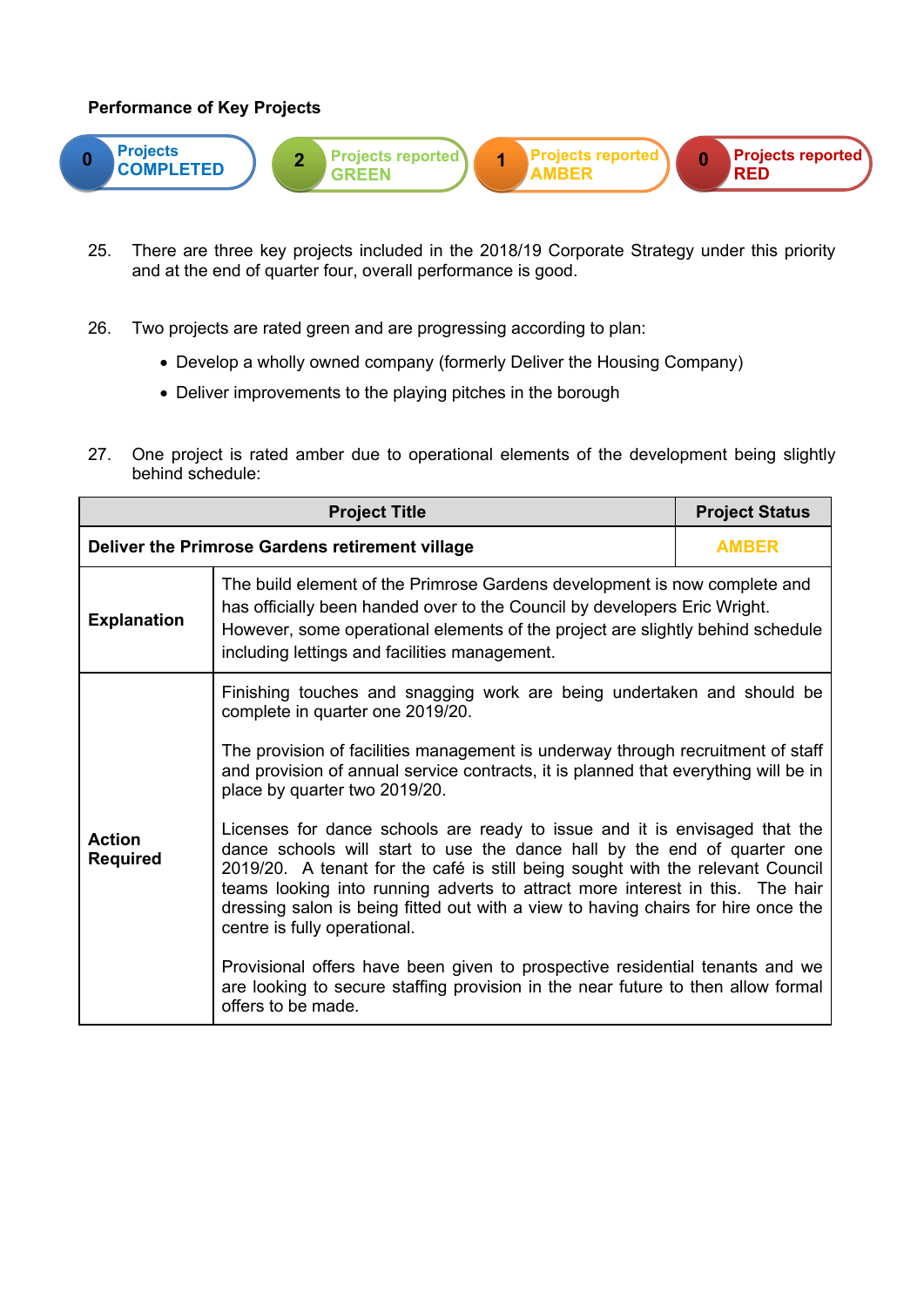## **Performance of Corporate Strategy Measures**



- 28. At the end of the fourth quarter, it is possible to report on five of the eight corporate performance indicators under this priority.
- 29. All five indicators are performing better than target:
	- The number of visits to council's leisure centres
	- The number of community groups supported and developed by the council
	- The number of affordable homes delivered
	- The number of long-term empty properties in the borough
	- The number of parks, open spaces and playing pitches improved linked to strategy delivery
- 30. The full outturn information for the performance indicators is included at Appendix A.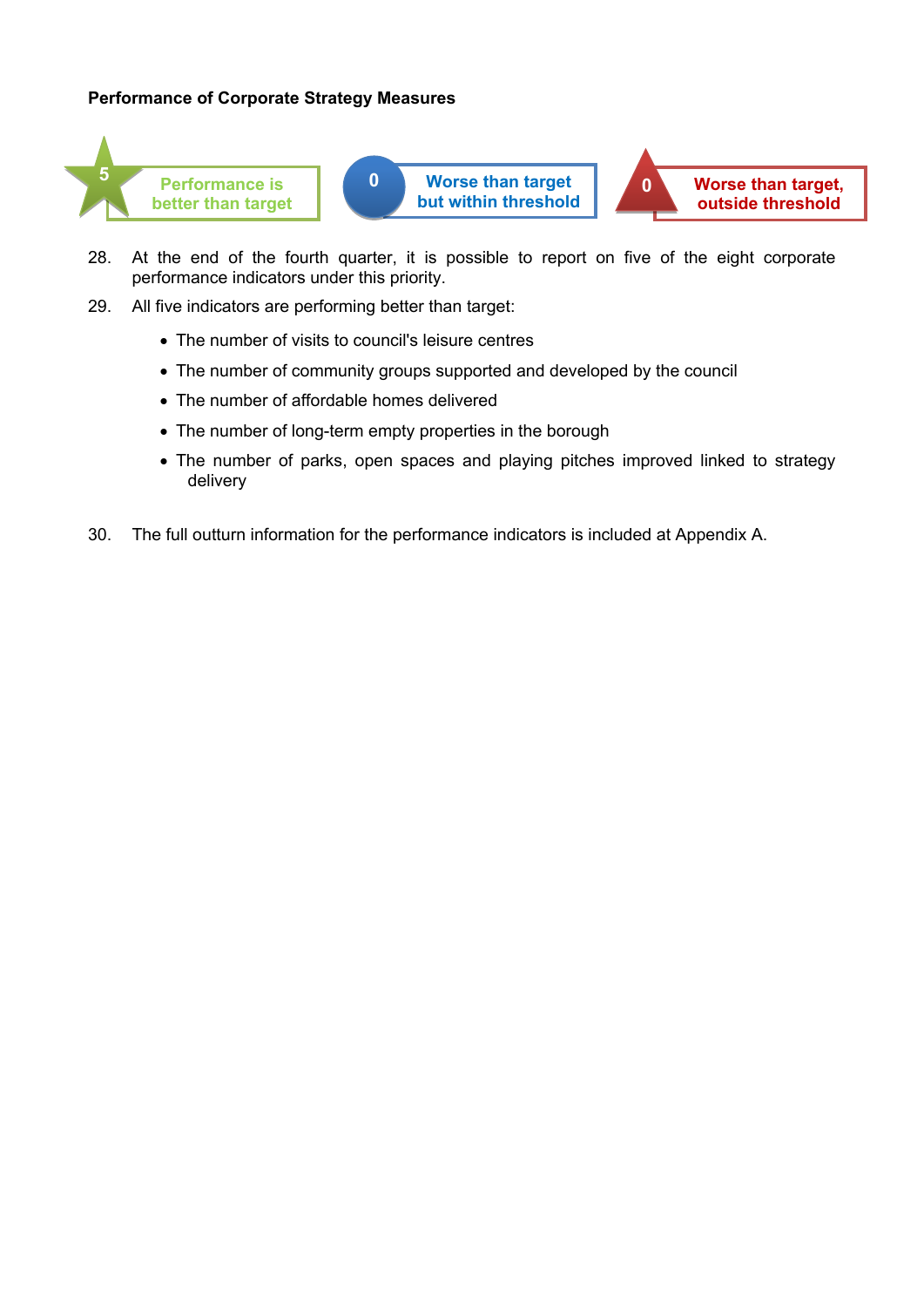# **A strong local economy**

## **The long-term outcomes for this priority are:**

- A vibrant town centre and villages
- A strong and expanding business sector across the whole of the borough
- Access to high quality employment and education opportunities across the borough

## **ACHIEVING THE LONG-TERM OUTCOMES IN QUARTER FOUR**

- 31. Over the last quarter, good progress has been made with the project to bring forward key sites for development which aims to deliver three key sites as commercial assets with this project focusing on feasibility and options appraisal. Technical works associated with the outline planning application for the Alker Lane site have been completed, with the planning application now submitted. A review of employment use and site layout for Cowling Farm has taken place during quarter four. For the site on land east of A49 a consultant team has been appointed to progress the outline planning application and associated technical works.
- 32. The project to deliver the Digital Office Park off Euxton Lane has progressed well during quarter four and is now in the final stage with all construction works now complete, as well as all internal flooring and decoration, and external landscaping. Utilities are all installed alongside significant progress on the permanent fibre connection to the building. The site offers 40,000sq ft of office space and will help to provide high value jobs for hundreds of people and put Chorley on the map as the centre of the rapidly growing digital sector in Lancashire. The centre will have a high capacity server and super-speed broadband, vital for advanced digital businesses. Marketing of the site is now underway with the space available to include hot desks, micro pods, flexible desks and more traditional office suites. There will also be a mix of meeting and training rooms on site offering workshop facilities as well as a networking zone. The state-of-the-art facility is due to open in Summer 2019.
- 33. Supporting the long-term outcome to provide access to high quality employment and education opportunities across the borough, the overall employment rate in Chorley for 2018 is 87.8%, which is higher than both the North West and National average, at 73.8% and 75.1% respectively. Also, the percentage of 16-17 year olds who are not in education, employment or training (NEET) is currently at 2.9% which equates to 66 young people, which is similar to Lancashire at 2.3%.



- 34. There are three key projects included in the 2018/19 Corporate Strategy under this priority.
- 35. Two projects are rated green at quarter four, meaning they are on track and progressing according to plan:
	- Bring forward key sites for development
	- Deliver the Digital Office Park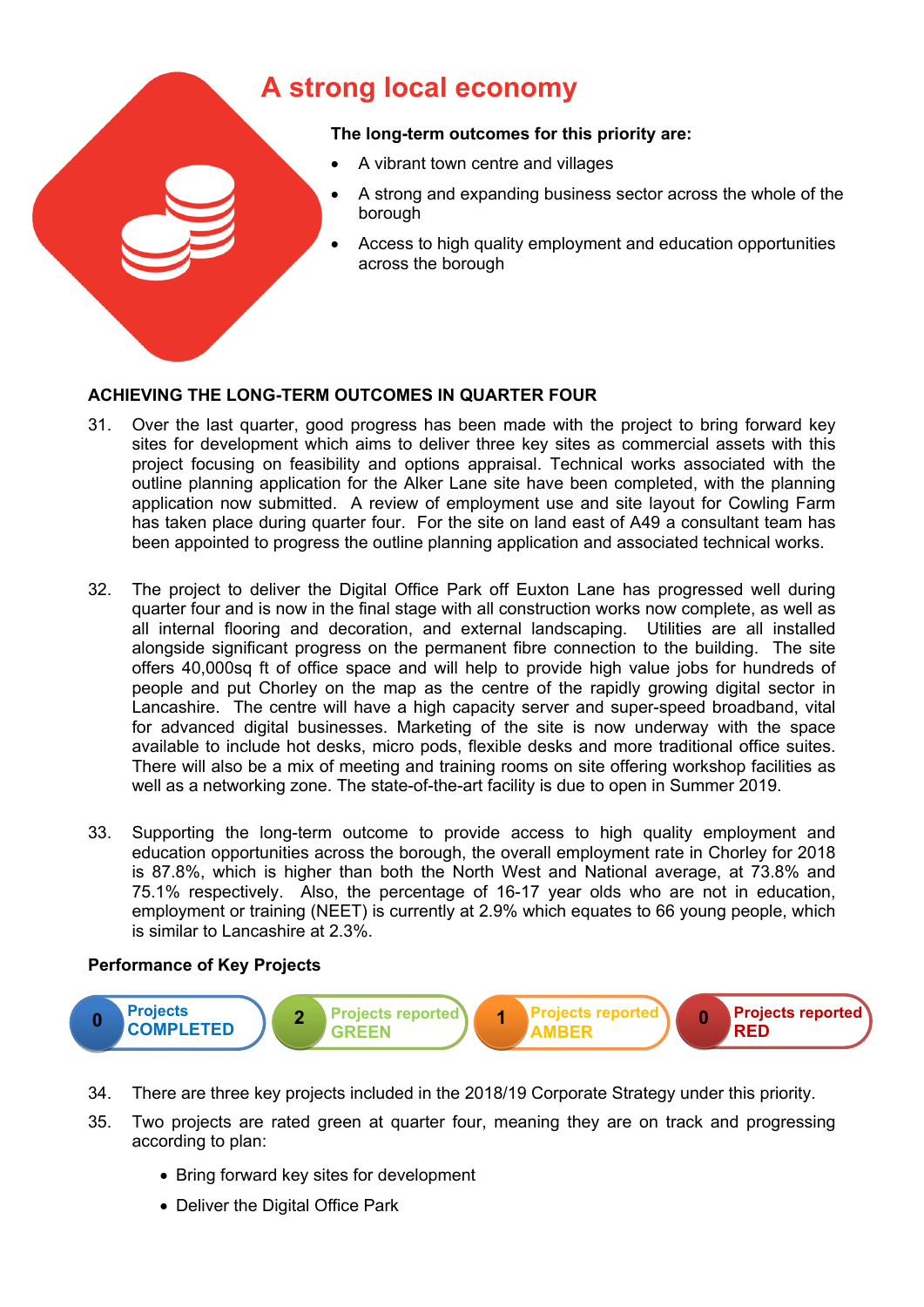36. One project is rated amber which is an early warning that there may be a problem with the project and more detailed information on this can be found below:

| <b>Project Title</b><br><b>Project Status</b> |                                                                                                                                                                                                                                                                                                                                                                                                                                                                                                                                                                                                                                                                                                                                                                                                                                                                                                                               |  |  |  |
|-----------------------------------------------|-------------------------------------------------------------------------------------------------------------------------------------------------------------------------------------------------------------------------------------------------------------------------------------------------------------------------------------------------------------------------------------------------------------------------------------------------------------------------------------------------------------------------------------------------------------------------------------------------------------------------------------------------------------------------------------------------------------------------------------------------------------------------------------------------------------------------------------------------------------------------------------------------------------------------------|--|--|--|
| <b>Deliver the Market Walk extension</b>      | <b>AMBER</b>                                                                                                                                                                                                                                                                                                                                                                                                                                                                                                                                                                                                                                                                                                                                                                                                                                                                                                                  |  |  |  |
| <b>Explanation</b>                            | The programme of works to deliver the Market Walk extension is on track and<br>is progressing as planned. During quarter four actual activity has exceeded<br>planned activity in several areas of unit 1-7 including 1 <sup>st</sup> floor decking<br>installation and wall cladding. Unit 8 works are behind schedule by 1 week due<br>to weather conditions (Storm Gareth) but will not affect the programmed<br>brickwork commencement which was planned for 8 April 2019.<br>The erection of the steelwork is now 100% complete on all units.<br>Agreements have been signed with M&S Foodhall and Reel Cinema, and<br>Loungers restaurant have publicly committed to the scheme. Heads of Terms<br>have been agreed on another unit, with offers out on all the other units; which<br>indicates a strong position for the development.<br>Some risks remain, however, with the associated disruption to the town centre |  |  |  |
| Action<br><b>Required</b>                     | Council Officers will continue to work with the retained letting agents to manage<br>tenancy process. Effective communications will continue with the public and<br>local businesses. To date no issues have been reported and opportunities for<br>local business owners to walk around the site once external works are<br>completed will be offered.                                                                                                                                                                                                                                                                                                                                                                                                                                                                                                                                                                       |  |  |  |

## **Performance of Corporate Strategy Measures**



**but within threshold**



**outside threshold**

- 37. At the end of the fourth quarter, it is possible to report on six of the seven corporate strategy performance indicators under this priority. The full outturn information for the performance indicator is included at Appendix A.
- 38. Two indicators are performing better than target:
	- The overall employment rate
	- The percentage of 16-17 year olds who are not in education, employment or training (NEET)
- 39. Four indicators are performing below target, and outside the 5% threshold:
	- Number of projected jobs created through Chorley Council support or intervention
	- Growth in the business rate base
	- Median workplace earnings better than the North West average
	- The percentage increase in visitor numbers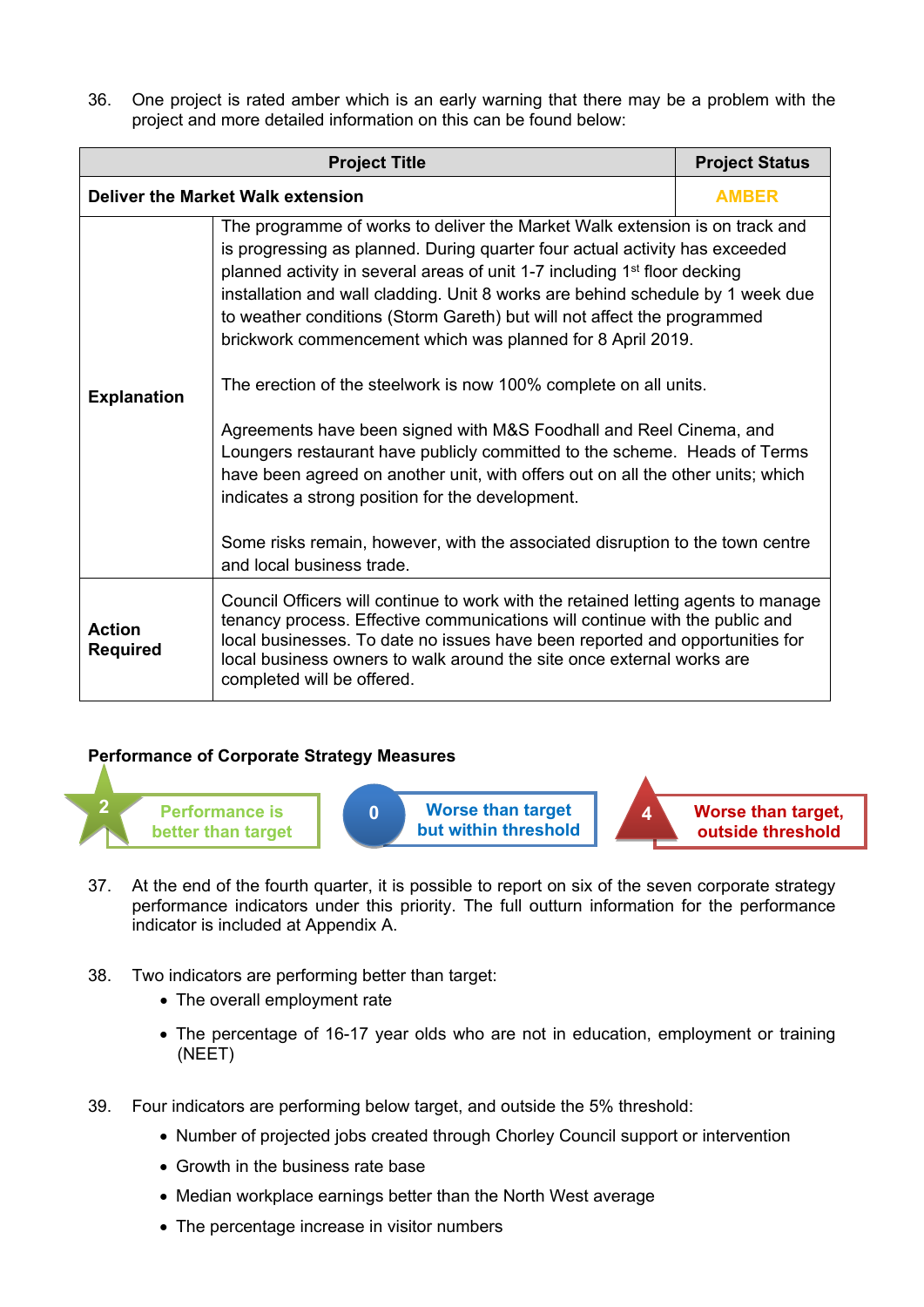|                                  | <b>Performance Indicator</b>                                                                                                                                                                                                                                                                                                                                                                                                                                                                                                                                                                                                                                                                                                                                                                                                                                                                                                                                                                                                                                                                                                                                                                                                                                                                                                                                                                                                                                                                                                                                                                                                         | <b>Target</b> | <b>Performance</b> |
|----------------------------------|--------------------------------------------------------------------------------------------------------------------------------------------------------------------------------------------------------------------------------------------------------------------------------------------------------------------------------------------------------------------------------------------------------------------------------------------------------------------------------------------------------------------------------------------------------------------------------------------------------------------------------------------------------------------------------------------------------------------------------------------------------------------------------------------------------------------------------------------------------------------------------------------------------------------------------------------------------------------------------------------------------------------------------------------------------------------------------------------------------------------------------------------------------------------------------------------------------------------------------------------------------------------------------------------------------------------------------------------------------------------------------------------------------------------------------------------------------------------------------------------------------------------------------------------------------------------------------------------------------------------------------------|---------------|--------------------|
|                                  | Number of projected jobs created through Chorley<br>Council support or intervention                                                                                                                                                                                                                                                                                                                                                                                                                                                                                                                                                                                                                                                                                                                                                                                                                                                                                                                                                                                                                                                                                                                                                                                                                                                                                                                                                                                                                                                                                                                                                  | 120           | 77                 |
| <b>Reason</b><br>below<br>target | The number of projected jobs created through Chorley Council's support or<br>intervention is lower than anticipated this quarter. Issues earlier in the year continue<br>to have an impact on performance, including the cessation of direct support to start-<br>up businesses which provided a regular count of newly self-employed jobs. There<br>were a number of vacancies within the Business Support team during quarter two,<br>although capacity is now complete this resulted in an impact on the organisation of<br>business events and the development of relationships with local businesses at that<br>time, which has in turn had a knock-on effect on the number of jobs created.                                                                                                                                                                                                                                                                                                                                                                                                                                                                                                                                                                                                                                                                                                                                                                                                                                                                                                                                    |               |                    |
| <b>Action</b><br>required        | The new team of business engagement officers are now established and continue to<br>follow-up on start-up enquiries, established businesses and partner agencies where<br>growth support has been delivered and job creation likely following referrals by the<br>team; in order to obtain projected jobs-created statistics. There are also a number of<br>initiatives that are currently ongoing which it is anticipated will lead to the creation of<br>jobs in the borough:<br>• Changes to the existing grants programmes have been proposed to make these<br>more broadly appealing to a wider range of businesses seeking to grow and create<br>employment in Chorley. A report has been provided elsewhere on the agenda for<br>approval, whilst some of these changes are to lower the qualifying job requirement it<br>is anticipated that these changes will help to generate increased business growth<br>and in turn lead to further employment creation.<br>• A series of business start-up events have been organised in conjunction with<br>Preston and South Ribble Council to support new self-employed jobs being created,<br>they have been organised to take place in June, October and January and if the<br>initiative is successful will be continued.<br>• The Digital Office Park has seen a high number of enquiries from businesses<br>seeking to grow or start their business at this new complex. A number of start-up<br>and existing businesses have committed to occupying the Digital Office Park which<br>is due to open in August and it is anticipated that a number of jobs will be created at |               |                    |

|                                  | <b>Performance Indicator</b>                                                                                                                                                                                                                                                                                                                                                                                                                                                                                                                                                                                                                                                                                                  | <b>Target</b> | <b>Performance</b> |
|----------------------------------|-------------------------------------------------------------------------------------------------------------------------------------------------------------------------------------------------------------------------------------------------------------------------------------------------------------------------------------------------------------------------------------------------------------------------------------------------------------------------------------------------------------------------------------------------------------------------------------------------------------------------------------------------------------------------------------------------------------------------------|---------------|--------------------|
|                                  | Growth in the business rate base                                                                                                                                                                                                                                                                                                                                                                                                                                                                                                                                                                                                                                                                                              | 1.0%          | $-0.13%$           |
| <b>Reason</b><br>below<br>target | There is a constant variation in the NNDR rating list with new assessments, deletions<br>and changes to rateable values contributing towards the gross rateable value. The<br>deletion of 7 assessments, including The Pines, Oak House/Royal Oak and Calder<br>House, has contributed to a reduction in the gross rateable value of -0.13% in 2018-<br>19. These deleted properties had a total rateable value of £334,050. In addition, 6<br>properties have benefitted from a significant reduction in their rateable value, with a<br>collective decrease of £239,200. If these assessments had remained unaltered in the<br>rating list the gross rateable value would have increased by 0.72% (£573,250) in<br>2018-19. |               |                    |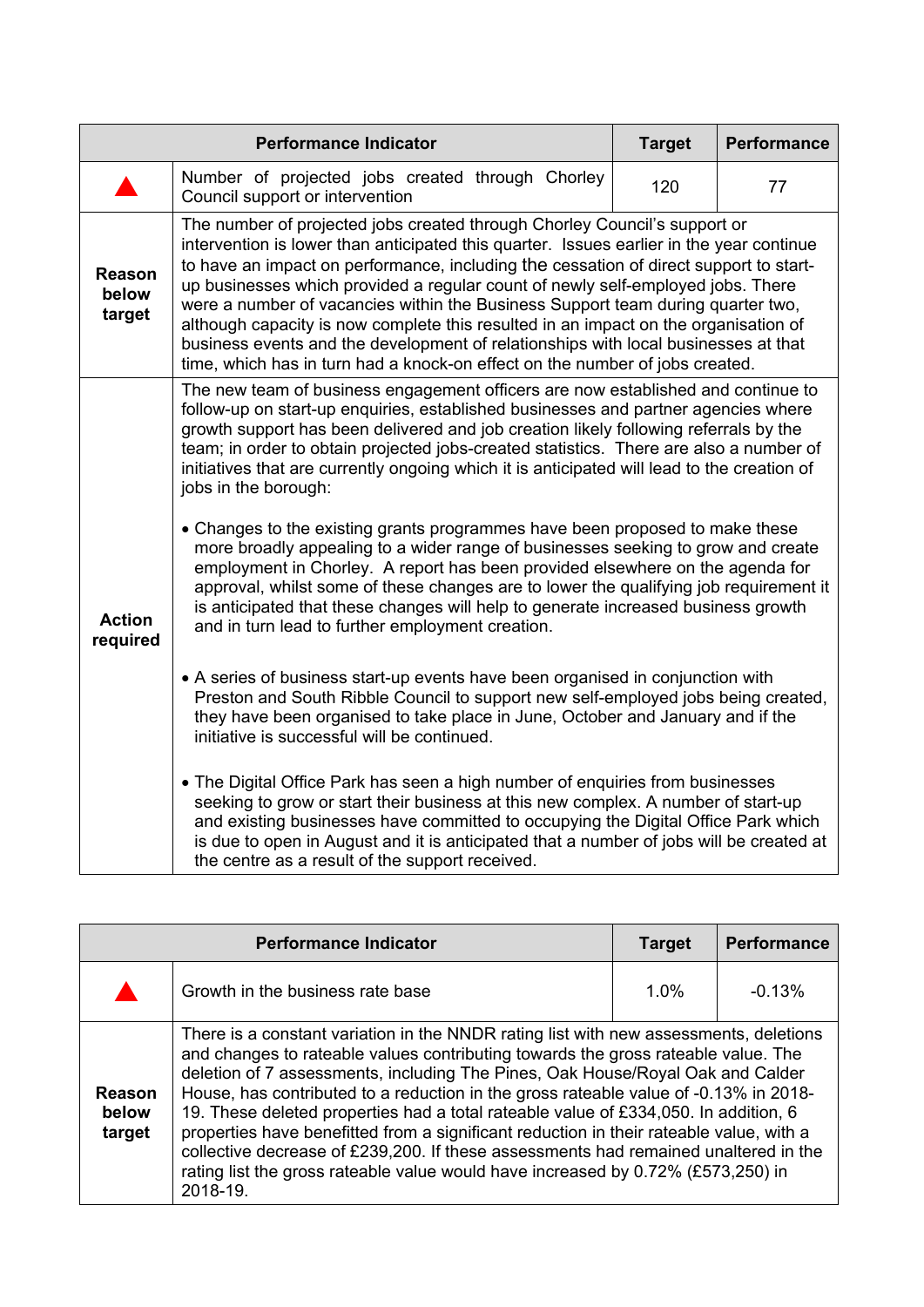| <b>Action</b><br>required | The weekly list of validated planning applications is closely monitored so that the VOA<br>are promptly informed of new commercial assessments and potential increases in<br>existing NNDR rateable values. Construction of a number of new commercial<br>developments across the borough is well underway; these include the Market Walk<br>Extension, Strawberry Fields Digital Hub and Lidl supermarket with completion<br>expected, and therefore entry onto the NNDR rating list, in 2019-20. In addition, the<br>KFC Buckshaw Village was recently completed and is pending assessment by the<br>VOA. This combination of new assessments is likely to result in a substantial increase<br>in the gross rateable value in 2019-20. |
|---------------------------|------------------------------------------------------------------------------------------------------------------------------------------------------------------------------------------------------------------------------------------------------------------------------------------------------------------------------------------------------------------------------------------------------------------------------------------------------------------------------------------------------------------------------------------------------------------------------------------------------------------------------------------------------------------------------------------------------------------------------------------|
| Trend:                    | Performance at quarter four 2017/18 was 1.18%                                                                                                                                                                                                                                                                                                                                                                                                                                                                                                                                                                                                                                                                                            |

|                                                                                                                                                                                                                                                                                                                                                                                                                                                                                                                                                                                                                                                                                                      | <b>Performance Indicator</b>                                                                                                                                                                                                                                                                                                                                               | <b>Target</b> | <b>Performance</b> |
|------------------------------------------------------------------------------------------------------------------------------------------------------------------------------------------------------------------------------------------------------------------------------------------------------------------------------------------------------------------------------------------------------------------------------------------------------------------------------------------------------------------------------------------------------------------------------------------------------------------------------------------------------------------------------------------------------|----------------------------------------------------------------------------------------------------------------------------------------------------------------------------------------------------------------------------------------------------------------------------------------------------------------------------------------------------------------------------|---------------|--------------------|
|                                                                                                                                                                                                                                                                                                                                                                                                                                                                                                                                                                                                                                                                                                      | Median workplace earnings better than the North West<br>average                                                                                                                                                                                                                                                                                                            | £529.60       | £488.60            |
|                                                                                                                                                                                                                                                                                                                                                                                                                                                                                                                                                                                                                                                                                                      | Performance shows that Median Workplace Earnings in Chorley are lower than the<br>regional and national average.                                                                                                                                                                                                                                                           |               |                    |
| <b>Reason</b>                                                                                                                                                                                                                                                                                                                                                                                                                                                                                                                                                                                                                                                                                        | The median workplace earnings figure is taken from data collated and published by<br>the ONS (Annual Survey of Hours and Earnings). ASHE is based on a 1% sample of<br>employees extracted from the HMRC PAYE system and does not cover the self-<br>employed.                                                                                                             |               |                    |
| below<br>target                                                                                                                                                                                                                                                                                                                                                                                                                                                                                                                                                                                                                                                                                      | There are various factors which may influence the change in workplace earnings such<br>as macroeconomic factors, takeovers and mergers, competition, supply chain issues,<br>the result of pay awards and even the growth of the smart economy (growth via<br>technological innovation), which may mean business growth at the expense of an<br>increased need in workers. |               |                    |
|                                                                                                                                                                                                                                                                                                                                                                                                                                                                                                                                                                                                                                                                                                      | The overall trend shows that workplace earnings in Chorley have increased over time,<br>which means an increase in wages year on year.                                                                                                                                                                                                                                     |               |                    |
| In order to mitigate the effects of the factors which may influence the change in<br>workplace earnings, the council continue to support the local economy through;<br>supporting the search for premises to attract or retain businesses within the borough<br>through active engagement and financial incentives available through the Council;<br>working with local agencies to support and create employment - such as the Job<br>Centre and local colleges; identifying business needs such as skills gaps which are<br>constraining growth and working with them to find solutions to those. This support<br><b>Action</b><br>helps to sustain an active economy and wage growth.<br>required |                                                                                                                                                                                                                                                                                                                                                                            |               |                    |
|                                                                                                                                                                                                                                                                                                                                                                                                                                                                                                                                                                                                                                                                                                      | The earnings by residence is £598.70, and higher than the North West average of<br>£529.60; this suggests that residents continue to commute outside the borough for<br>higher paid jobs. The overall employment rate for Chorley is also good with 87.8% of<br>residents aged 16 to 64 in employment, compared with 73.8% regionally and 75.1%<br>nationally.             |               |                    |
| Trend:                                                                                                                                                                                                                                                                                                                                                                                                                                                                                                                                                                                                                                                                                               | Workplace earnings in Chorley continue to increase year on year, rising from £454.80<br>in 2016 to £488.20 in 2017 and then £488.60 in 2018. Over the last two years<br>workplace earnings in Chorley have seen an increase of 7.4%, whilst the North West<br>earnings increased by 5.1%.                                                                                  |               |                    |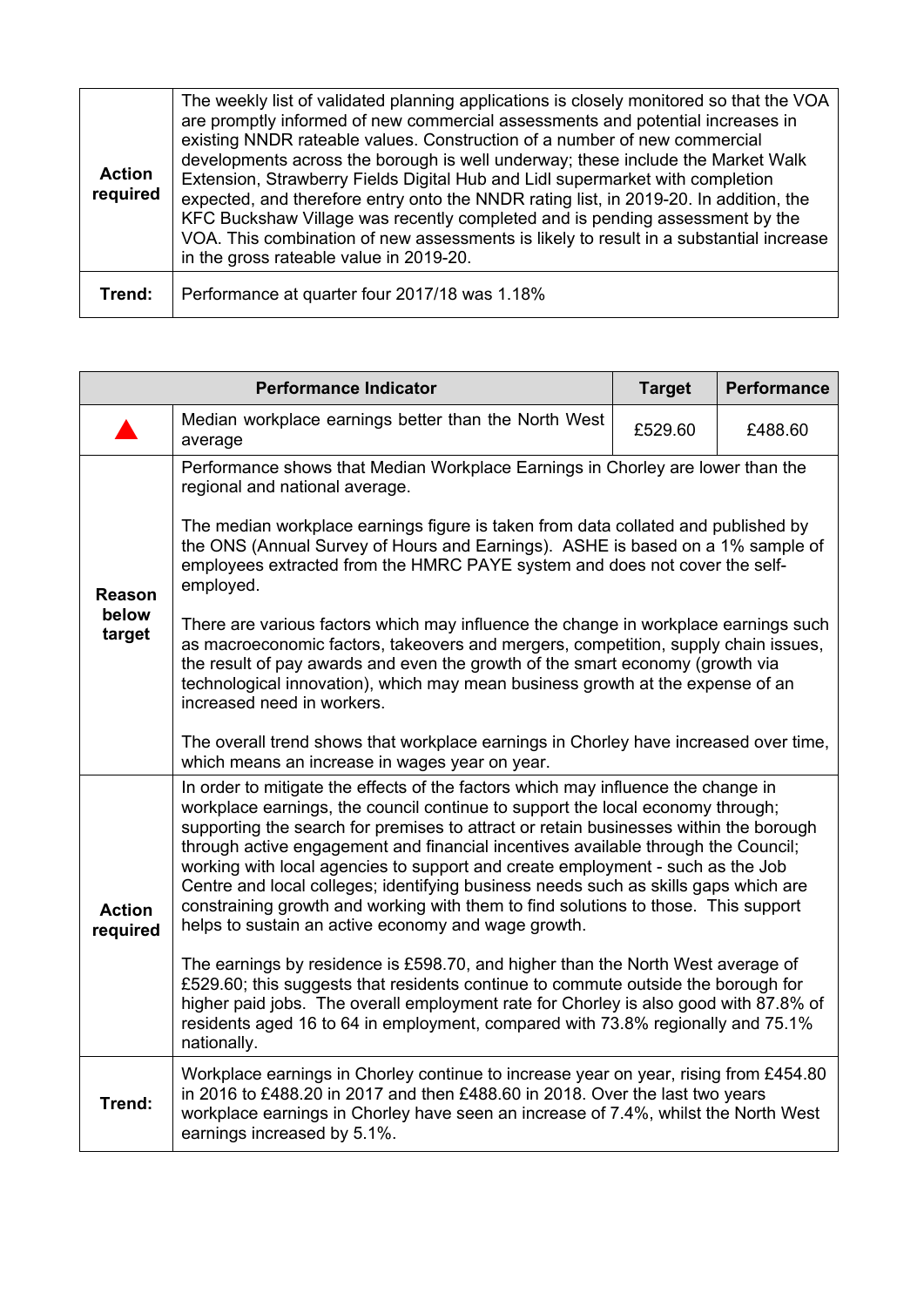|                                  | <b>Performance Indicator</b>                                                                                                                                                                                                                                                                                                                                                                                                                                                                                                                                                                                        | <b>Target</b> | <b>Performance</b> |
|----------------------------------|---------------------------------------------------------------------------------------------------------------------------------------------------------------------------------------------------------------------------------------------------------------------------------------------------------------------------------------------------------------------------------------------------------------------------------------------------------------------------------------------------------------------------------------------------------------------------------------------------------------------|---------------|--------------------|
|                                  | Percentage increase in visitor numbers                                                                                                                                                                                                                                                                                                                                                                                                                                                                                                                                                                              | $2.0\%$       | 1.5%               |
| <b>Reason</b><br>below<br>target | The visitor number figure is dependent on a number of factors such as changing<br>spending patterns and behaviour affected by things such as Brexit, one of the<br>borough's major attractions Botany Bay is no longer open, also there is increasing<br>competition with the tourism offer outside of Chorley and we need to continue to do<br>more to promote the borough. It is however difficult to identify one single cause.<br>Attendance at events has hit targets and performance does compare well with other<br>districts in Lancashire.                                                                 |               |                    |
| <b>Action</b><br>required        | The approach to tourism will be reviewed as part of the structural changes in the<br>organisation which will provide a new focus on what the borough's offer is as well as<br>the way in which we communicate that with both residents and visitors. Under the<br>current staffing structure it is difficult to maintain a consistent and sustained tourism<br>campaign therefore team roles are being reviewed to ensure there is capacity in the<br>right places. Progress so far will be reviewed, input will be sought from tourism<br>businesses in the borough, and a new campaign plan will be put together. |               |                    |
| Trend:                           | Performance at quarter four 2017/18 was 1.3%, therefore 2018/19 has seen an<br>improvement on last years performance.                                                                                                                                                                                                                                                                                                                                                                                                                                                                                               |               |                    |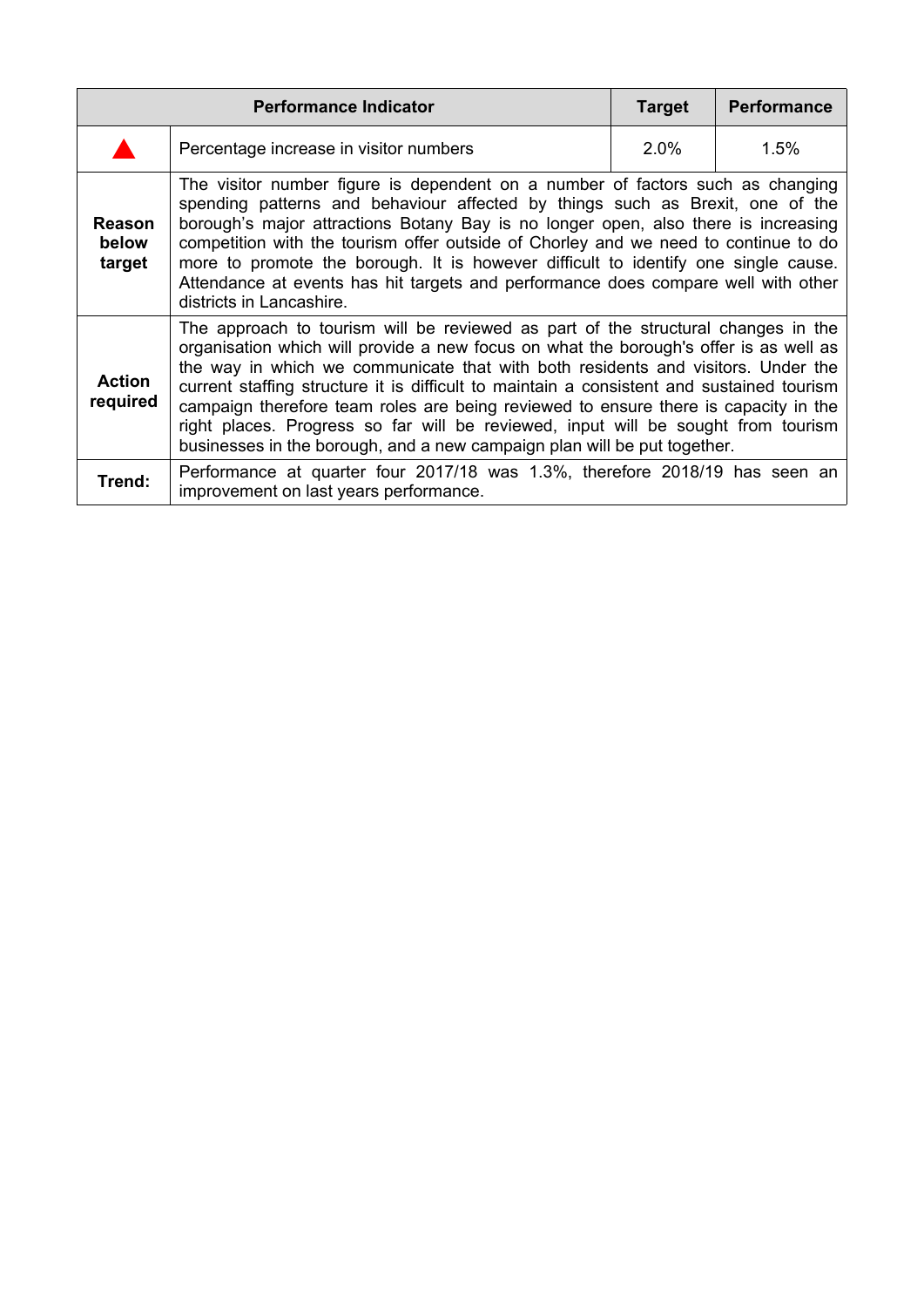## **An ambitious Council that does more to meet the needs of residents and the local area**

#### **The long-term outcomes for this priority are:**

- A council that consults and engages with residents
- An ambitious council that continually strives to improve
- Cohesive communities in and around our rural and urban areas

## **ACHIEVING THE LONG-TERM OUTCOMES IN QUARTER FOUR**

- 40. The project to transform the way the council delivers services has made good progress this quarter. Work has begun on the website refresh including user testing recommendations for the single front office review have been finalised with informal consultation due to begin in quarter one 2019/20. Market engagement has taken place with potential bidders for the leisure contract with the procurement process starting in April 2019.
- 41. During quarter four, progress has been made to deliver a borough wide programme of improvements to street services including the approval of the contract award for the hire of four new street sweepers with built in maintenance packages which will help to improve breakdown performance, and the new streetscene asset management software system which will provide further automation, improvements in productivity and efficiency measures. The new software provides for the management and end to end delivery of front-line services, full service digital transformation with powerful workflow processes, and an integrated and strategic approach to service and asset management
- 42. Supporting the long-term outcomes to consult and engage with residents whilst striving to improve; during quarter four the percentage of service requests received online has seen an improvement and is now at 33.2%, in addition the percentage of customers dissatisfied with the service they received from the council is currently at 17.71%. Performance in both these areas has shown improvement this year when compared to 2017/18.



- 43. There are three key projects included in the 2018/19 Corporate Strategy under this priority, and at the end of quarter four overall performance is good:
- 44. One project is rated green and is progressing according to plan:
	- Transform the way the council delivers services
- 45. One project has not yet started and will begin to be delivered over quarter one 2019/20:
	- Deliver a review of our approach to partnership working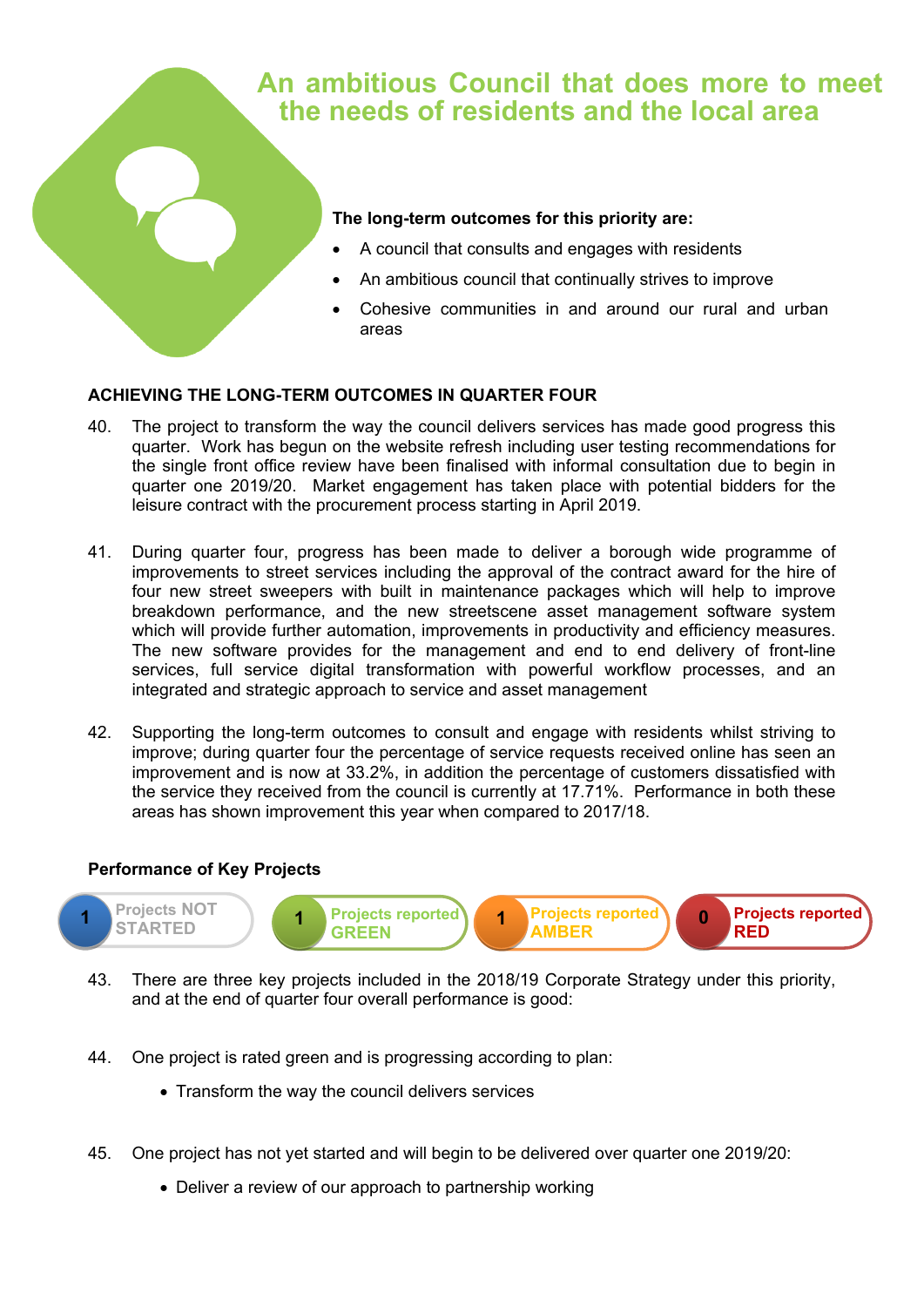46. One project is rated amber which is an early warning that there may be a problem with the project and more detailed information on this can be found below:

|                           | <b>Project Title</b>                                                                                                                                                                                                                                                                                                                                                                                                                                                                                                                                                                                                                                                                                                                                                                                                                                                                                                                                                                                                                                                                                                                                                                                                                                                                                                                                                                          | <b>Project Status</b> |  |
|---------------------------|-----------------------------------------------------------------------------------------------------------------------------------------------------------------------------------------------------------------------------------------------------------------------------------------------------------------------------------------------------------------------------------------------------------------------------------------------------------------------------------------------------------------------------------------------------------------------------------------------------------------------------------------------------------------------------------------------------------------------------------------------------------------------------------------------------------------------------------------------------------------------------------------------------------------------------------------------------------------------------------------------------------------------------------------------------------------------------------------------------------------------------------------------------------------------------------------------------------------------------------------------------------------------------------------------------------------------------------------------------------------------------------------------|-----------------------|--|
| services                  | Deliver a borough wide programme of improvements to street                                                                                                                                                                                                                                                                                                                                                                                                                                                                                                                                                                                                                                                                                                                                                                                                                                                                                                                                                                                                                                                                                                                                                                                                                                                                                                                                    | <b>AMBER</b>          |  |
| <b>Explanation</b>        | This project is rated amber due to the following issues:<br>• Vehicle breakdowns; Streetscene is an operational service reliant on<br>vehicles which are subject to breakdowns due to the intensive use of these<br>vehicles such as street sweepers. Whilst this is managed and rectified within<br>the service on a daily basis either through the onsite workshop or by<br>engaging external contractors the final year of existing leased vehicles have<br>been particularly challenging.<br>• The current software system My Work currently requires significant<br>development time to maintain and requires significant paper-based working<br>alongside to support. This is due to be replaced by new software, Alloy by<br>Yotta, which is a route optimisation system offering additional functionality<br>and flexibility.                                                                                                                                                                                                                                                                                                                                                                                                                                                                                                                                                         |                       |  |
| Action<br><b>Required</b> | The contract award has been approved for four new street sweeping vehicles.<br>Delivery of the new vehicles with built in maintenance packages will help to<br>improve breakdown performance.<br>Alloy by Yotta, the new software system, has been purchased and the<br>implementation phase is due to begin in Quarter One, concentrating on litter bin<br>emptying and street sweeping. The benefits of installing this new software are<br>expected to include;<br>• improvement in the time taken to set, alter and amend schedules<br>• the functionality to draw data for analytical purposes<br>• improved integration/interface with the council's legacy system<br>• events pre-programming and management<br>• management and resolution of inspections relating to some paper based<br>systems e.g. trees, playgrounds, car parks, memorials, water courses, and<br>vehicles and equipment<br>• Real time reporting of issues and defects<br>• Flexibility of use<br>• Improved visibility of performance<br>• Escalation of work.<br>• iOS device compatibility<br>• Integration with Microsoft Active Directory<br>• Route optimisation (included with Yotta only)<br>• Improved business continuity arrangements<br>This first phase is expected to be completed by the end of September, with the<br>first year of software deployment providing baseline data for the future. |                       |  |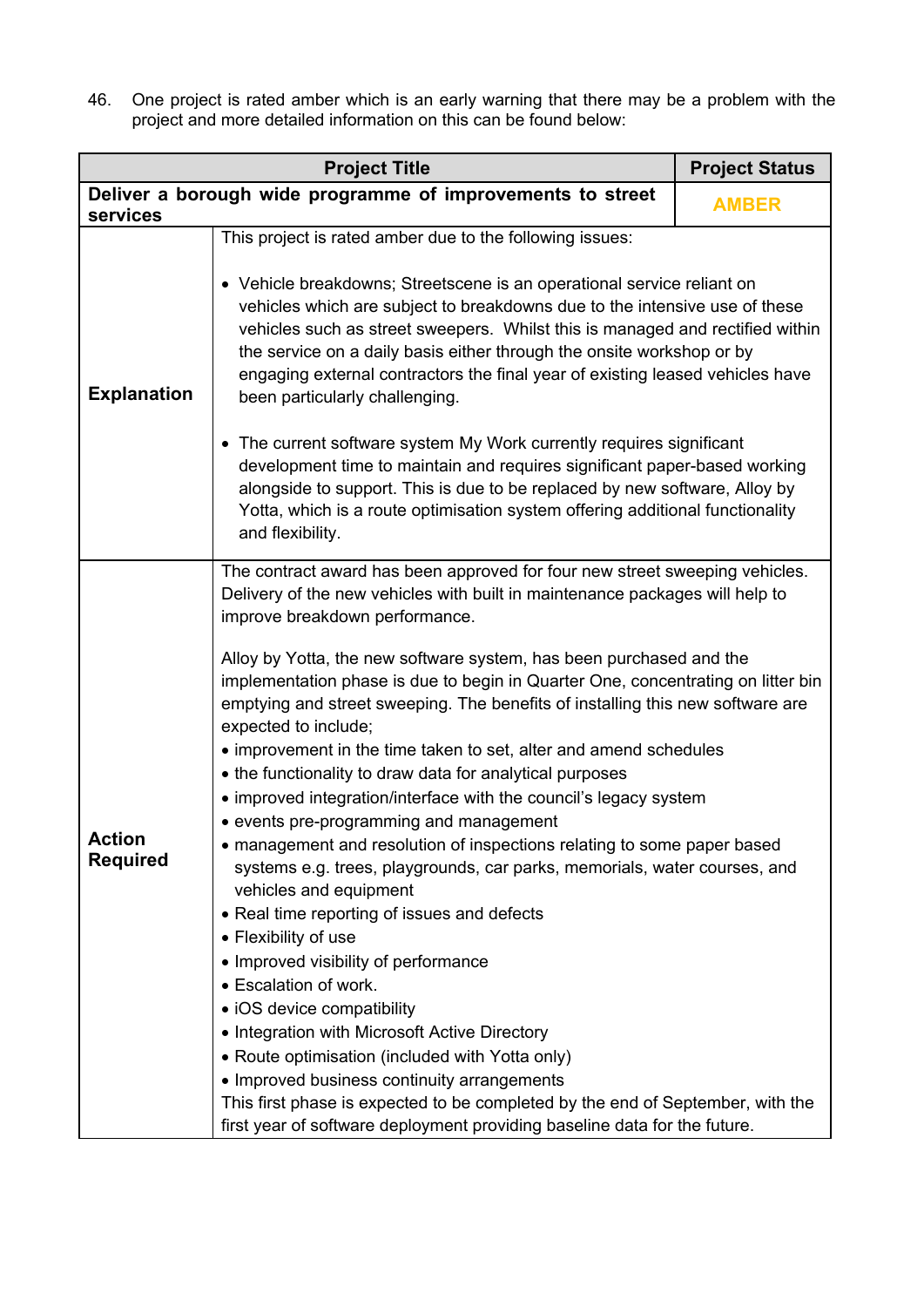## **Performance of Corporate Strategy Measures**



**better than target**



**outside threshold**

- 47. At the end of the fourth quarter, it is possible to report on two of the five corporate performance indicators under this priority.
- 48. Both indicators are performing better than target:
	- % of service requests received online
	- % customers dissatisfied with the service they have received from the council
- 49. The full outturn information for the performance indicators is included at Appendix A.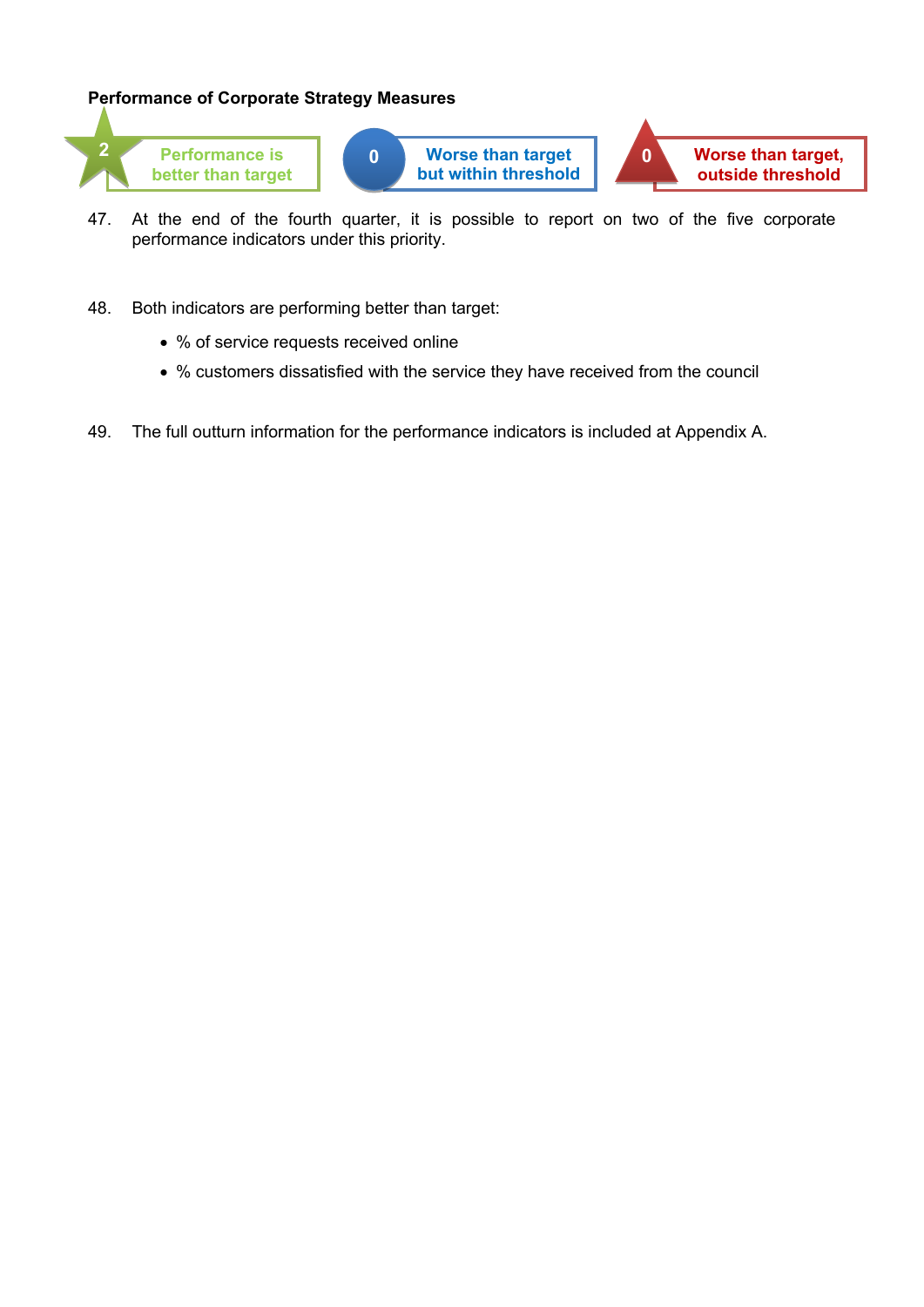## **PERFORMANCE OF KEY SERVICE DELIVERY MEASURES**

50. There are some important indicators that are not included within the Corporate Strategy, but are measured locally as indicators of service performance. There are nine indicators that can be reported at the end of the second quarter. The full outturn information for this is included at Appendix B: Key Service Delivery Measures.



**Performance is 2 better than target**

**Worse than target 1 but within threshold** **Worse than target, outside threshold**

- 51. Six of the Key Service delivery measures are performing on or above target:
	- Time taken to process all new claims and change events for Housing Benefit and Council Tax Benefit
	- Processing of planning applications as measured against targets for 'major' application types
	- Processing of planning applications as measured against targets for 'minor' application types
	- Processing of planning applications as measured against targets for 'other' application types
	- Vacant Town Centre Floor Space
	- Number of missed collections per 100,000 collections of household waste
- 52. Two indicators are performing slightly below target, but within the 5% tolerance threshold:
	- % Council Tax collected
	- Supplier Payment within 30 days
- 53. One indicator is performing below target at the end of quarter two and the reasons for areas of underperformance are listed in the table below:

|                                  | <b>Performance Indicator</b>                                                                                                                                                                                                                                                                                                                                                                                                                                                                                                                                                                                                                                                                                                                                                                                                                                                                                                                                                                                                                                                                                 | <b>Target</b> | <b>Performance</b> |
|----------------------------------|--------------------------------------------------------------------------------------------------------------------------------------------------------------------------------------------------------------------------------------------------------------------------------------------------------------------------------------------------------------------------------------------------------------------------------------------------------------------------------------------------------------------------------------------------------------------------------------------------------------------------------------------------------------------------------------------------------------------------------------------------------------------------------------------------------------------------------------------------------------------------------------------------------------------------------------------------------------------------------------------------------------------------------------------------------------------------------------------------------------|---------------|--------------------|
|                                  | Average working days per employee (FTE) per year lost<br>through sickness absence                                                                                                                                                                                                                                                                                                                                                                                                                                                                                                                                                                                                                                                                                                                                                                                                                                                                                                                                                                                                                            | 8 days        | 8.85 days          |
| <b>Reason</b><br>below<br>target | Long term sickness is below target for 2018/19 at 5.87 days against a target of 4.5<br>days, with nine individual services below target. Of these nine, four services lost over<br>10 long term days per employee; Enforcement, Communications and Events,<br>Employment Skills and Business Support, and Health and Wellbeing. Trends across<br>the services reporting long term absence over target include high levels of absence<br>due to mental health. In total 611.08 days were lost due to mental health in 2018/19,<br>and of this 291.5 long term days and 25 short term days were attributed to a work-<br>related issue. When considered in the context of the HSE management standards it<br>can be demonstrated that the highest number of days lost were due to change<br>(restructure or recruitment activity) and demands (the demands of the role being<br>incompatible with the time available or the employee). Individuals who were absent<br>long term due to mental health who attribute it to work had a 55% chance of returning<br>to employment, while 45% left the organisation. |               |                    |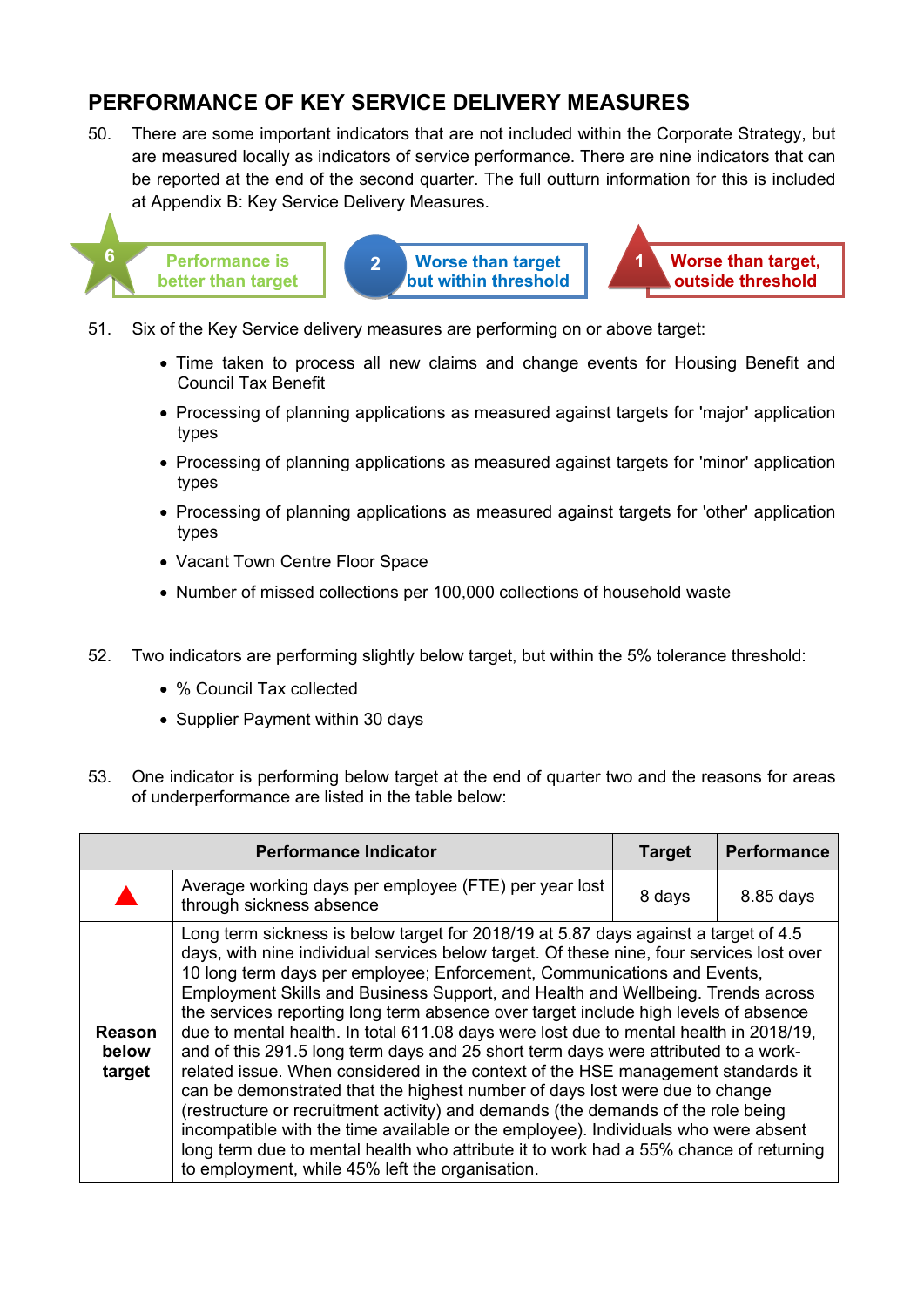| <b>Action</b><br>required | Activity in 2019/20 will include a pro-active approach to assessing the risk of change<br>on employees, and interventions will continue to be offered through the OD strategy.<br>During 2018/19 the support available for mental health has included counselling,<br>CBT, online support, adjusted duties, and redeployment. Of those people who were<br>absent from work due to mental health (both home and work related) 74% accepted<br>support from counselling. Further analysis will be undertaken and provided to Senior<br>Management and Members. |
|---------------------------|--------------------------------------------------------------------------------------------------------------------------------------------------------------------------------------------------------------------------------------------------------------------------------------------------------------------------------------------------------------------------------------------------------------------------------------------------------------------------------------------------------------------------------------------------------------|
| Trend:                    | Performance at quarter four 2017/18 was 8.17 days per employee, therefore 2018/19<br>has seen a slight decline in performance                                                                                                                                                                                                                                                                                                                                                                                                                                |

## **IMPLICATIONS OF REPORT**

54. This report has implications in the following areas and the relevant Directors' comments are included:

| Finance                                  |  | <b>Customer Services</b>                        |  |  |
|------------------------------------------|--|-------------------------------------------------|--|--|
| <b>Human Resources</b>                   |  | <b>Equality and Diversity</b>                   |  |  |
| Legal                                    |  | Integrated<br>Impact<br>Assessment<br>reguired? |  |  |
| No significant implications in this area |  | <b>Policy and Communications</b>                |  |  |

#### REBECCA HUDDLESTON DIRECTOR (POLICY AND GOVERNANCE)

There are no background papers to this report.

| <b>Report Author</b> | ≣xt  | Date        | Doc ID                                              |
|----------------------|------|-------------|-----------------------------------------------------|
| Louise Wingfield     | 5061 | 6 June 2019 | Chorley council performance<br>monitoring report Q4 |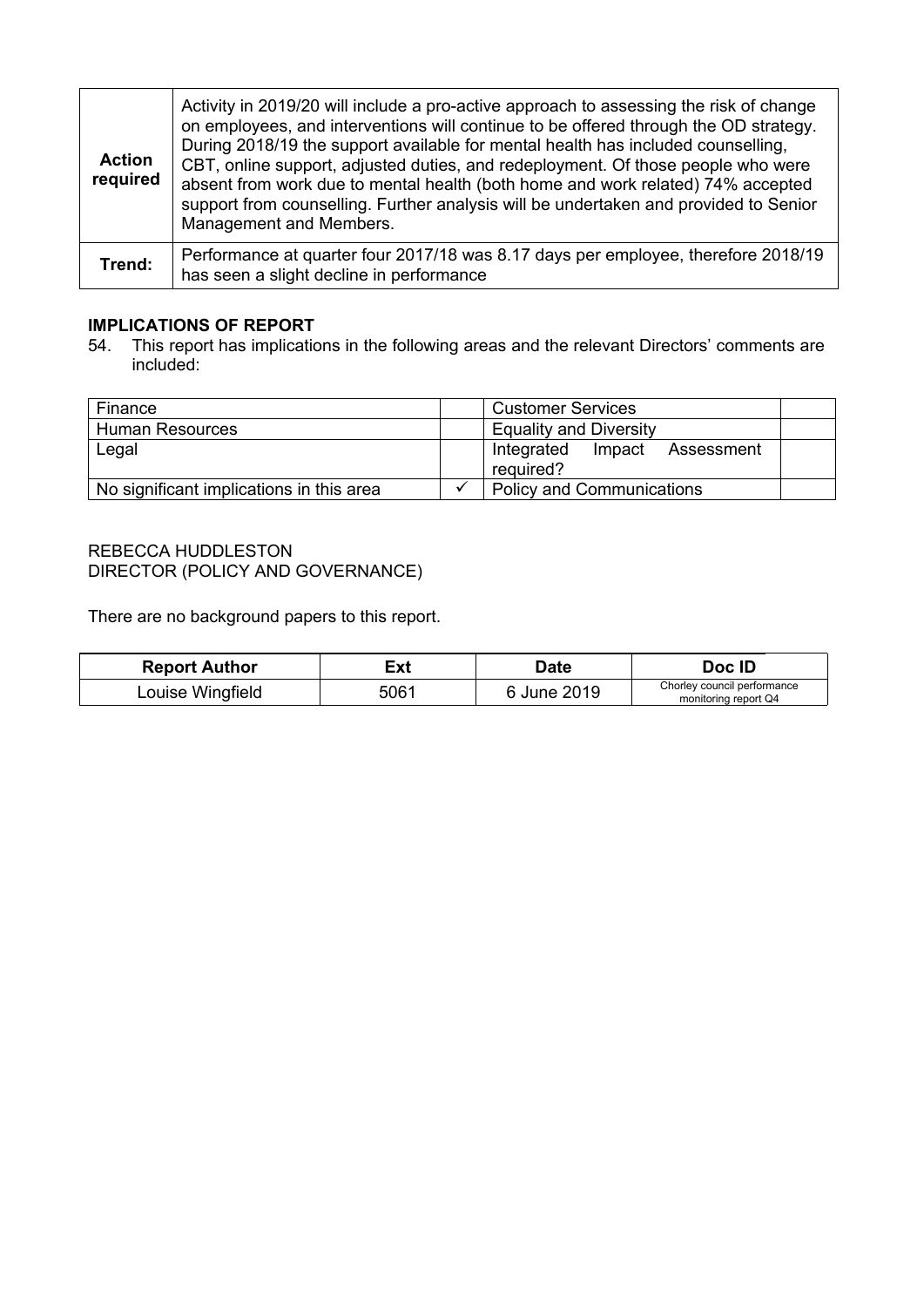## **Appendix A: Performance of Corporate Strategy Key Measures**

| <b>Performance is better</b><br>Х<br>than target                                                        | Worse than target but<br>within threshold |               | Worse than target, outside<br>threshold |               |                                  |
|---------------------------------------------------------------------------------------------------------|-------------------------------------------|---------------|-----------------------------------------|---------------|----------------------------------|
| <b>Indicator Name</b>                                                                                   | <b>Polarity</b>                           | <b>Target</b> | <b>Performance</b><br><b>Quarter 4</b>  | <b>Symbol</b> | Trend*                           |
| % service requests received online (AC)                                                                 | <b>Bigger</b> is<br>better                | 20%           | 33.2%                                   | $\bigstar$    | <b>Better than</b><br>Q4 2017/18 |
| % customers dissatisfied with the service<br>they have received from the council (AC)                   | Smaller is<br>better                      | 20%           | 17.71%                                  | ★             | <b>Better than</b><br>Q4 2017/18 |
| The number of visits to Council's leisure<br>centres (CSH)                                              | Bigger is<br>better                       | 1 million     | 1,194,833                               | $\bigstar$    | <b>Better than</b><br>Q4 2017/18 |
| Number of community groups supported<br>and developed by the Council (CSH)                              | Bigger is<br>better                       | 75            | 104                                     | ★             | New for<br>2018/19               |
| Number of affordable homes delivered<br>(CSH)                                                           | Bigger is<br>better                       | 100           | 202                                     | $\bigstar$    | <b>Better than</b><br>Q4 2017/18 |
| Number of long-term empty properties in<br>the borough (CSH)                                            | Smaller is<br>better                      | 170           | 146                                     | $\bigstar$    | <b>Better than</b><br>Q4 2017/18 |
| Number of parks, open spaces and<br>pitches<br>improved<br>linked<br>playing<br>strategy delivery (CSH) | <b>Bigger</b> is<br>to<br>better          | 8             | 29                                      | $\bigstar$    | New for<br>2018/19               |
| % of the population with NVQ level 3 and<br>above (IR)                                                  | <b>Bigger</b> is<br>better                | 57%           | 59.9%                                   | $\bigstar$    | Same as Q4<br>2017/18            |
| Number of people who have successfully<br>completed basic digital skills training (IR)                  | <b>Bigger</b> is<br>better                | 300           | 347                                     | ★             | New for<br>2018/19               |
| Number of visits to Astley Hall Park and<br>Complex (IR)                                                | Bigger is<br>better                       | 40,000        | 47,688                                  | $\bigstar$    | Worse than<br>Q4 2017/18         |
| Overall employment rate (SLE)                                                                           | Bigger is<br>better                       | 80%           | 87.8%                                   | ★             | <b>Better than</b><br>Q4 2017/18 |
| Number of projected jobs created through<br>Chorley Council support or intervention<br>(SLE)            | Bigger is<br>better                       | 120           | 77                                      |               | New for<br>2018/19               |
| The % of 16-17 year olds who are not in<br>employment<br>education,<br>training<br>or<br>(NEET) (SLE)   | Smaller is<br>better                      | 3%            | 2.9%                                    | ★             | Worse than<br>Q4 2017/18         |
| Growth in business rate base (SLE)                                                                      | Bigger is<br>better                       | $1\%$         | $-0.13%$                                |               | Worse than<br>Q4 2017/18         |
| Median workplace earnings better than<br>the North West average (SLE)                                   | Bigger is<br>better                       | £529.60       | £488.60                                 |               | Better than<br>Q4 2017/18        |
| Percentage increase in visitor numbers<br>(SLE)                                                         | Bigger is<br>better                       | 2%            | 1.5%                                    |               | Better than<br>Q4 2017/18        |

**\*Trend shown is for change from Quarter 4 2017/18.**